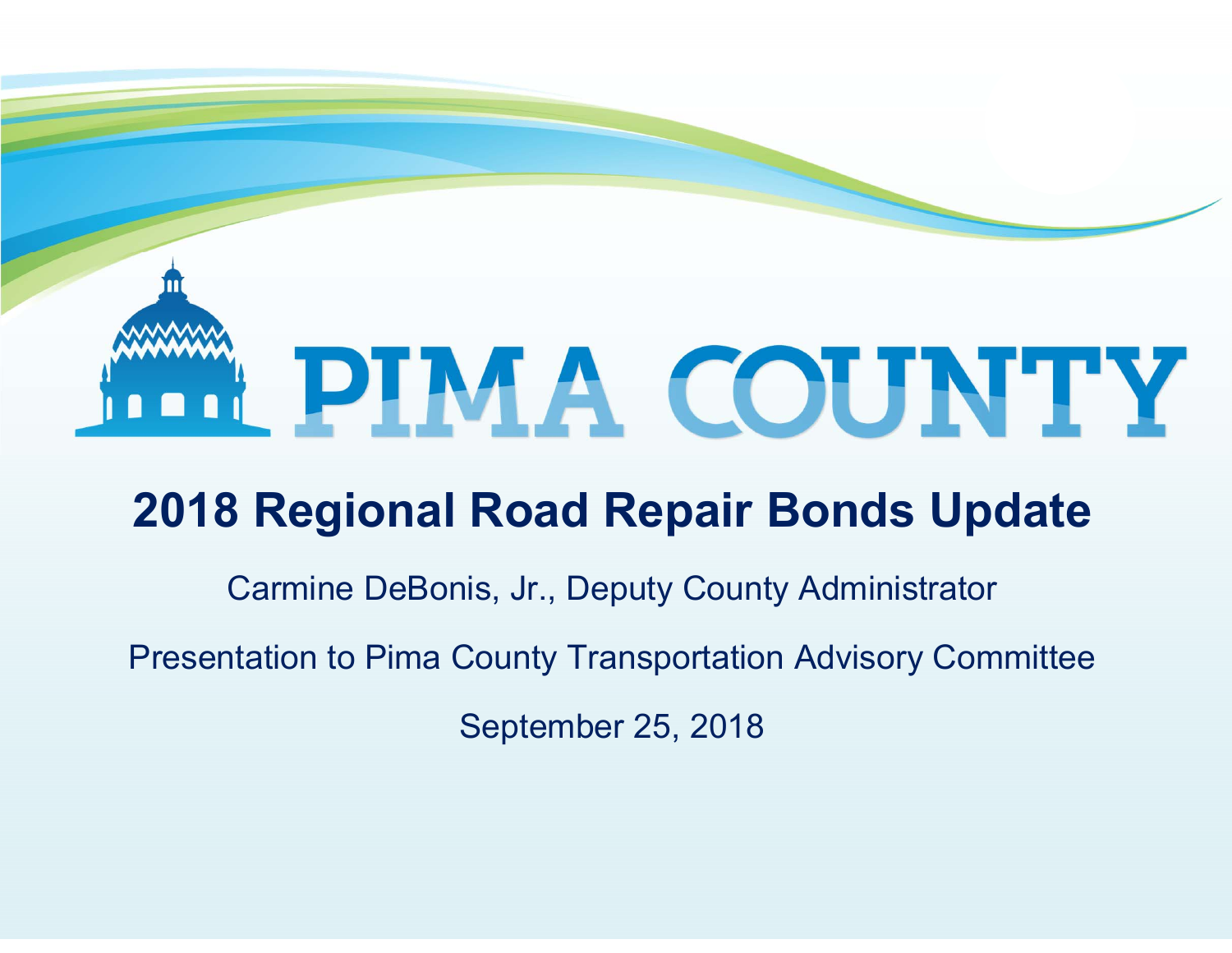

### **Topics for Today**

- $\bullet$ Proposition 463 Overview
- $\bullet$ Distribution of Bond Proceeds
- $\bullet$ Managing Bond Sales
- $\bullet$ Qualifying Road Repairs
- $\bullet$ Pima County Road Repair Goal
- $\bullet$ Annual Road Selection
- $\bullet$ Reporting and Auditing
- $\bullet$ Key Points Summary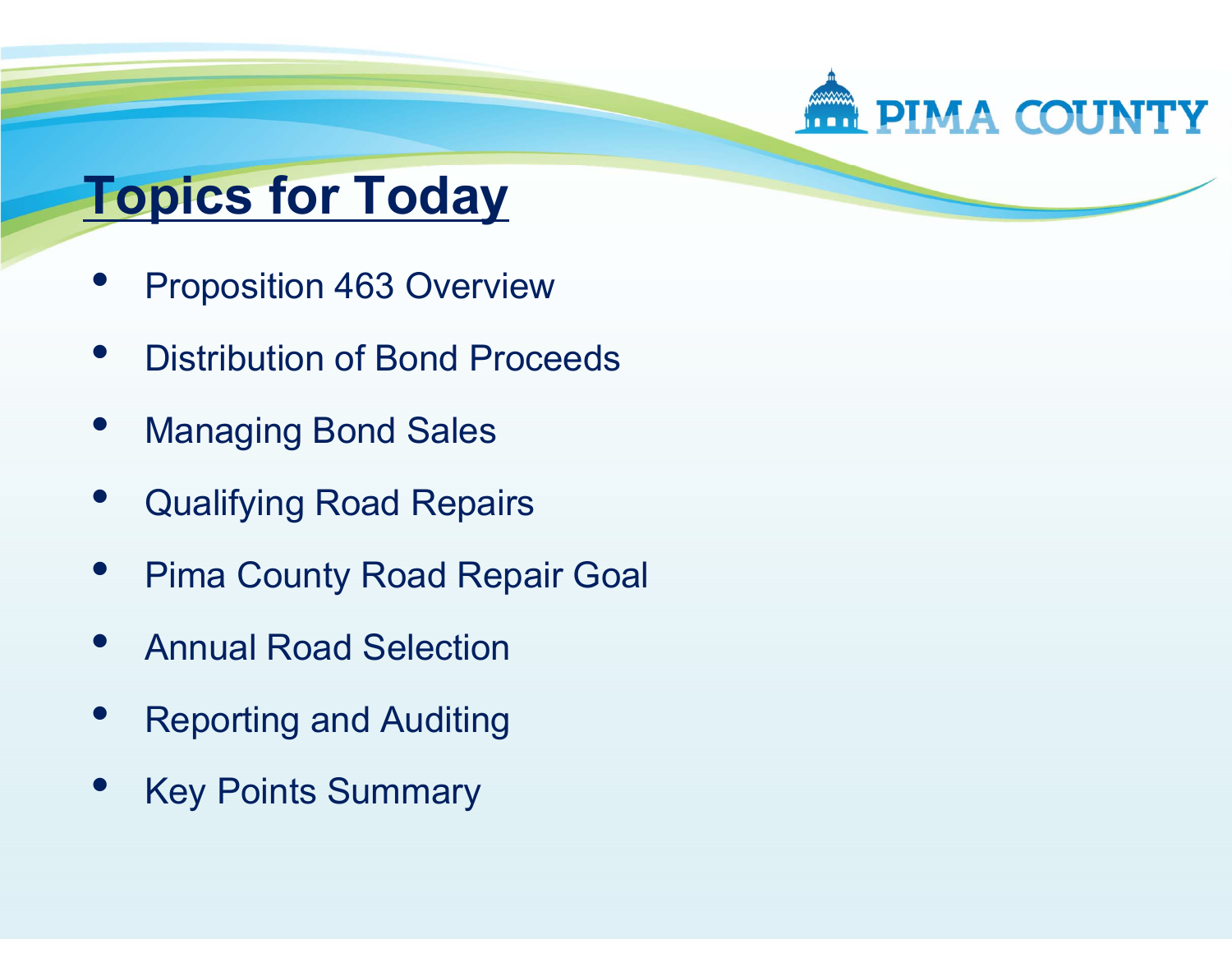

# **Proposition 463: Regional Road Reconstruction, Preservation and Repair**

- $\bullet$  November 6, 2018 Bond Election to authorize \$430 million in General Obligation bonds to fund reconstruction, preservation and repair of roads throughout Pima County and within its incorporated cities and towns.
- All other attempts at securing sufficient road maintenance funding have failed (federal, state and local gas tax increase; Regional Transportation Authority legislative fix; County Sales Tax, etc.).
- $\bullet$  Pima County will share the proceeds from the sale of voterauthorized bonds with its municipalities.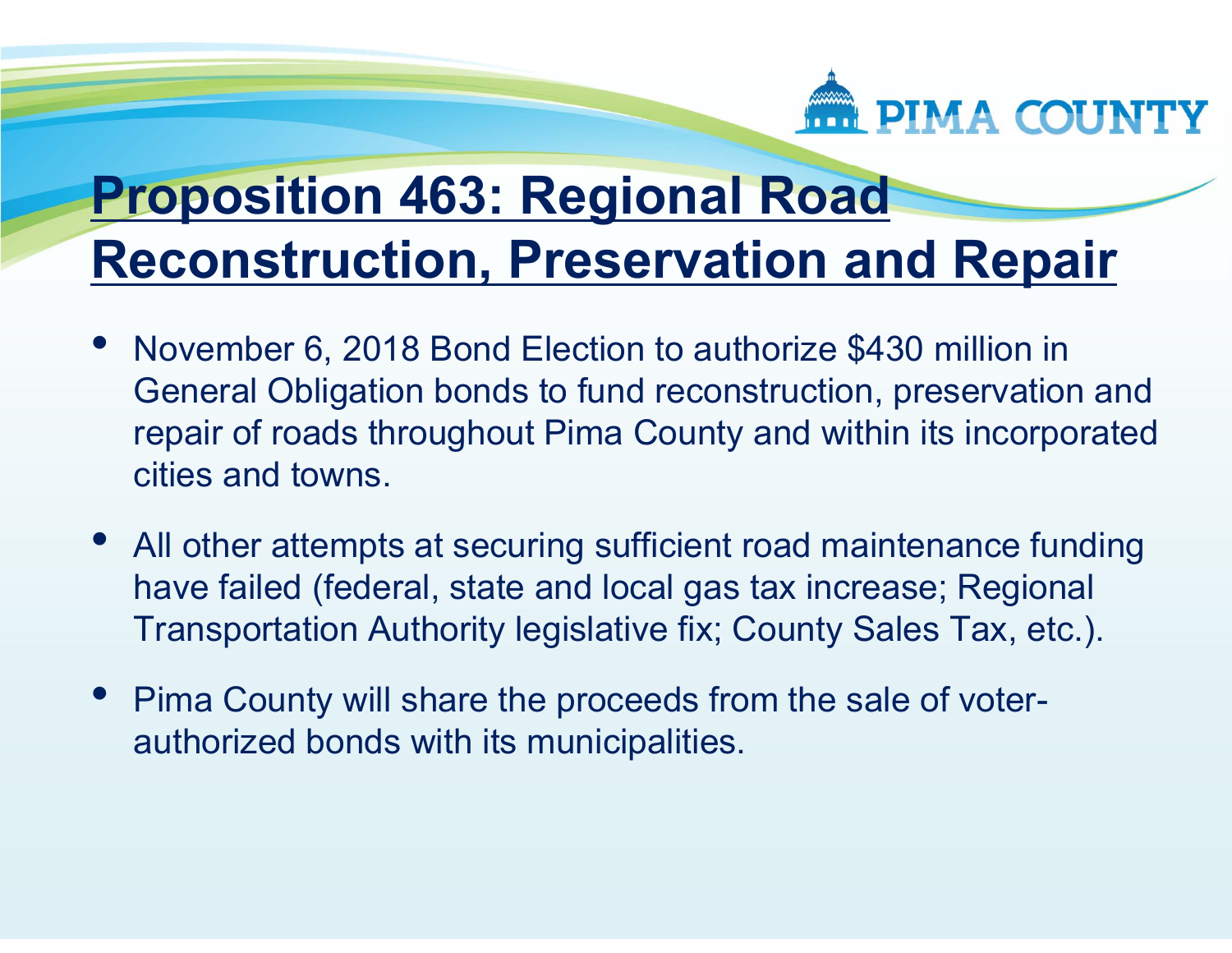

#### **Table 1**

#### **Distribution of Bond Proceeds**

|                     | <b>Taxable Net</b><br>Assessed |                 | $%$ of<br><b>Overall</b><br><b>County</b> | July, 1<br>2017<br><b>Census</b><br>Population % |                             | $\%$ of Tax<br>Base + % of<br>Population<br>Divided by | \$430 million          | <b>Distribution</b><br>Per |
|---------------------|--------------------------------|-----------------|-------------------------------------------|--------------------------------------------------|-----------------------------|--------------------------------------------------------|------------------------|----------------------------|
| Jurisdiction        | Valuation <sup>1</sup>         |                 | <b>Tax Base</b>                           | <b>Estimates</b>                                 | Population $\textsf{Two}^2$ |                                                        | <b>GO Bonds</b>        | Jurisdiction $^3$          |
| Marana              | \$                             | 645, 311, 769   | 7.74%                                     | 44,792                                           | 4.38%                       |                                                        | $6.06\%$ \$430,000,000 | 26,058,000<br>S.           |
| Oro Valley          | \$                             | 535,042,025     | 6.42%                                     | 44,350                                           | 4.34%                       |                                                        | 5.38% \$430,000,000    | 23,134,000<br>S.           |
| <b>Sahuarita</b>    | \$                             | 233,877,438     | 2.81%                                     | 29,318                                           | 2.87%                       |                                                        | $2.84\%$ \$430,000,000 | 12,212,000<br>S.           |
| South Tucson        | \$                             | 22,169,911      | 0.27%                                     | 5,643                                            | 0.55%                       |                                                        | $0.41\%$ \$430,000,000 | 1,763,000<br>S.            |
| Tucson              |                                | \$3,414,161,333 | 40.97%                                    | 535,677                                          | 52.38%                      |                                                        | 46.67% \$430,000,000   | \$200,681,000              |
| Unincorporated Pima | S.                             | 3,483,330,430   | 41.80%                                    | 362,989                                          | 35.49%                      |                                                        | 38.64% \$430,000,000   | \$166,152,000              |
| Total               |                                | \$8,333,892,906 | 100.00%                                   | 1,022,769                                        | 100.00%                     |                                                        | 100.00% \$430,000,000  | \$430,000,000              |

1Sources: Pima County Assessor 2018 Levy Limit Worksheet for Overall Pima County, South Tucson, and Tucson valuation. Pima County Clerk of the Board of Supervisors, 2018 Abstract of Pima County Clerk of the Board of Supervisors, 2018 Abstract of Values By Legislative Class of Property for Marana, Oro Valley, and Sahuarita valuation.

<sup>2</sup>Rounded to two decimal points

<sup>3</sup>Amount shown does not reflect 1 percent of the bond proceeds that will be retained by the County to cover a proportional share of bond issuance costs, or any additional bond proceeds that may be retained to cover costs that the County may incur establishing roads as county highways as required by State statute.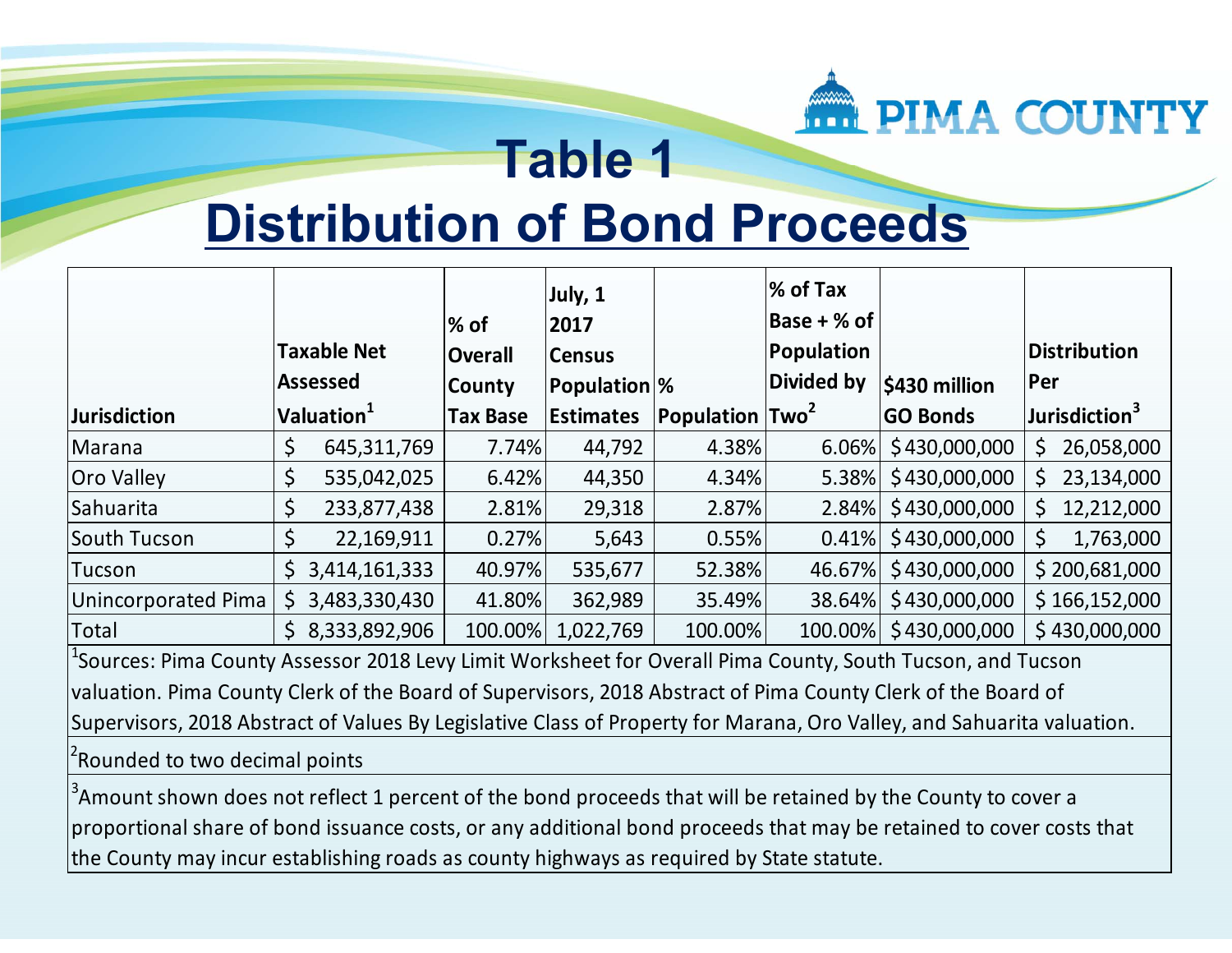

#### **Managing Bond Sales**

- $\bullet$  Bond sales will be constrained to not increase the secondary tax rate above the current \$0.69 per \$100 of taxable net assessed value.
- $\bullet$  County is repaying its current bond debt rapidly and can keep the current tax rate; only at 25% of allowable bonding capacity.
- $\bullet$ Bonds will be issued with an average payback term of 3.4 years.
- $\bullet$  Bond program assumes eight annual bond sales of \$50 million each, and a ninth-year sale of \$30 million.
- • Bonds can be issued at a quicker pace if the secondary property tax base grows faster than forecasted, interest rates are favorable, and there is the capacity to repair more roads.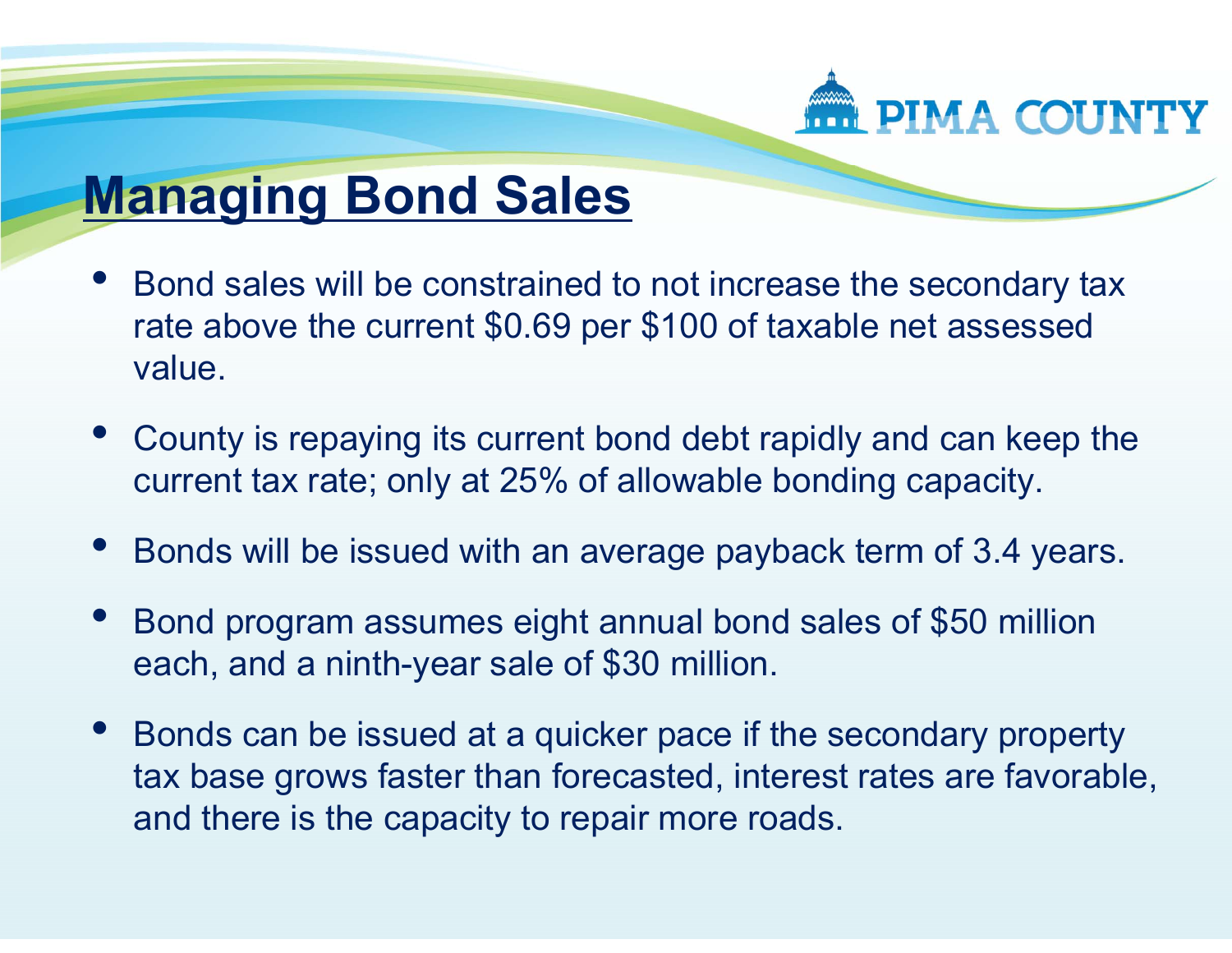

# **Qualifying Road Repairs**

- $\bullet$  Qualifying treatment types are mill and overlay, structural overlay, and reconstruction.
- $\bullet$  County will repair or reconstruct County roads in the worst condition using available bond proceeds.
- $\bullet$  Approximately 70 percent of the unincorporated road miles are in poor or failed condition.
- $\bullet$  The County's share of bond proceeds will be sufficient to repair or reconstruct an estimated 560 miles of the worst roads.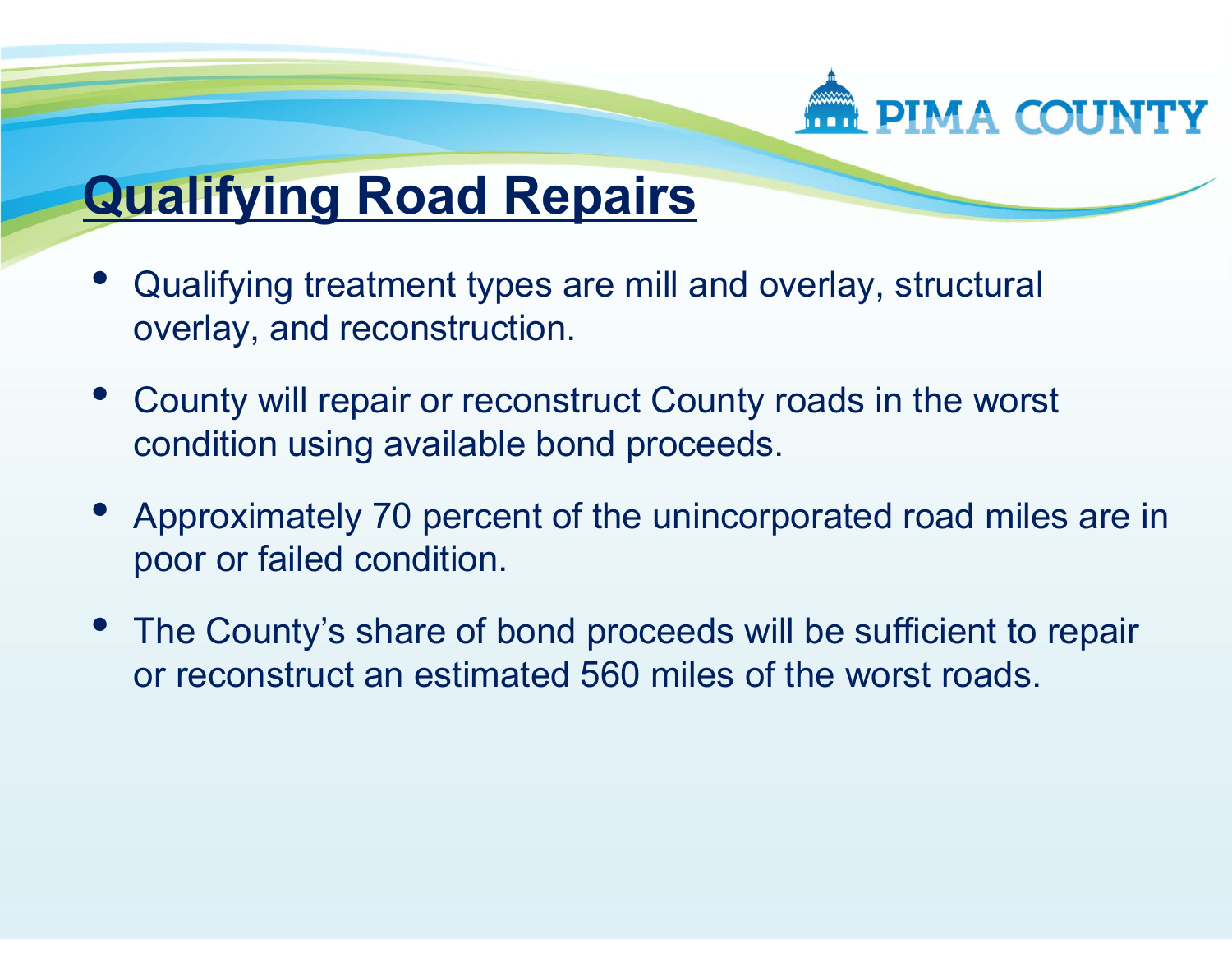

#### **County Road Repair Goal**

- $\bullet$  County's goal is to fully repair and preserve all 1,891 miles of paved County-maintained roadways within ten years.
- The \$166 million County allocation, along with an estimated \$78 million in County State-shared transportation revenues (HURF/VLT) will fund a five-year "County Road Repair Plan."
- • If other revenue is not identified by the end of year-three, the County Administrator will recommend the Board of Supervisors call another general obligation bond election to fund a second five years of repair.
- $\bullet$  Pima County will use County State-shared transportation revenues from Highway User Revenue Funds (HURF) and Transportation Vehicle License Tax (VLT) for future maintenance.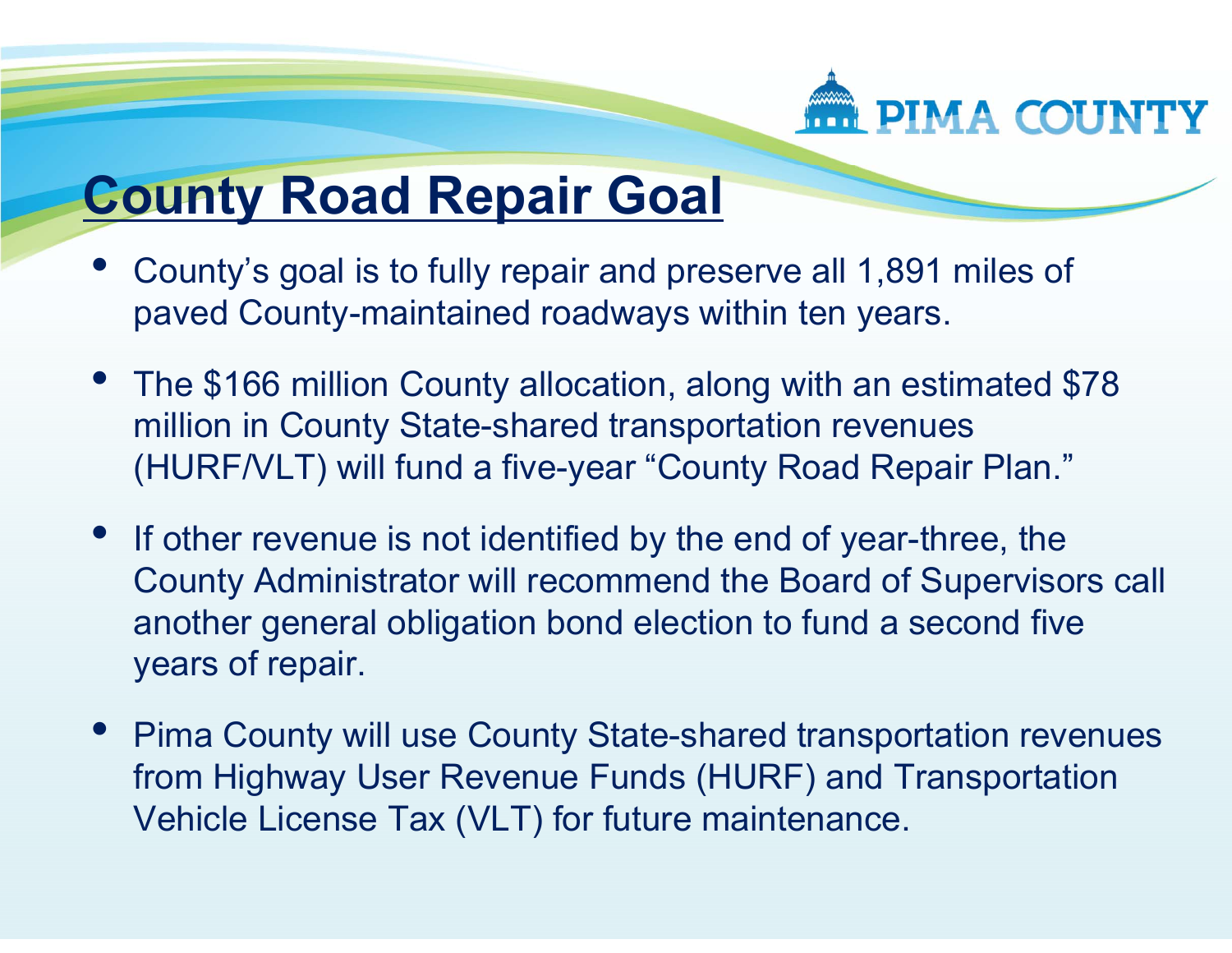

### **Annual Road Selection**

- $\bullet$  Each jurisdiction will develop a recommended "Annual List of Roads" to be repaired with bond revenues.
- $\bullet$  The recommended lists will be reviewed by the Transportation Advisory Committee, who will make a recommendation to the Board of Supervisors.
- $\bullet$ The Board of Supervisors will approve an Annual List of Roads.
- $\bullet$ Road repair work will be competitively bid and awarded.
- $\bullet$  Jurisdictions will be responsible for managing their projects through Intergovernmental Agreements with the County.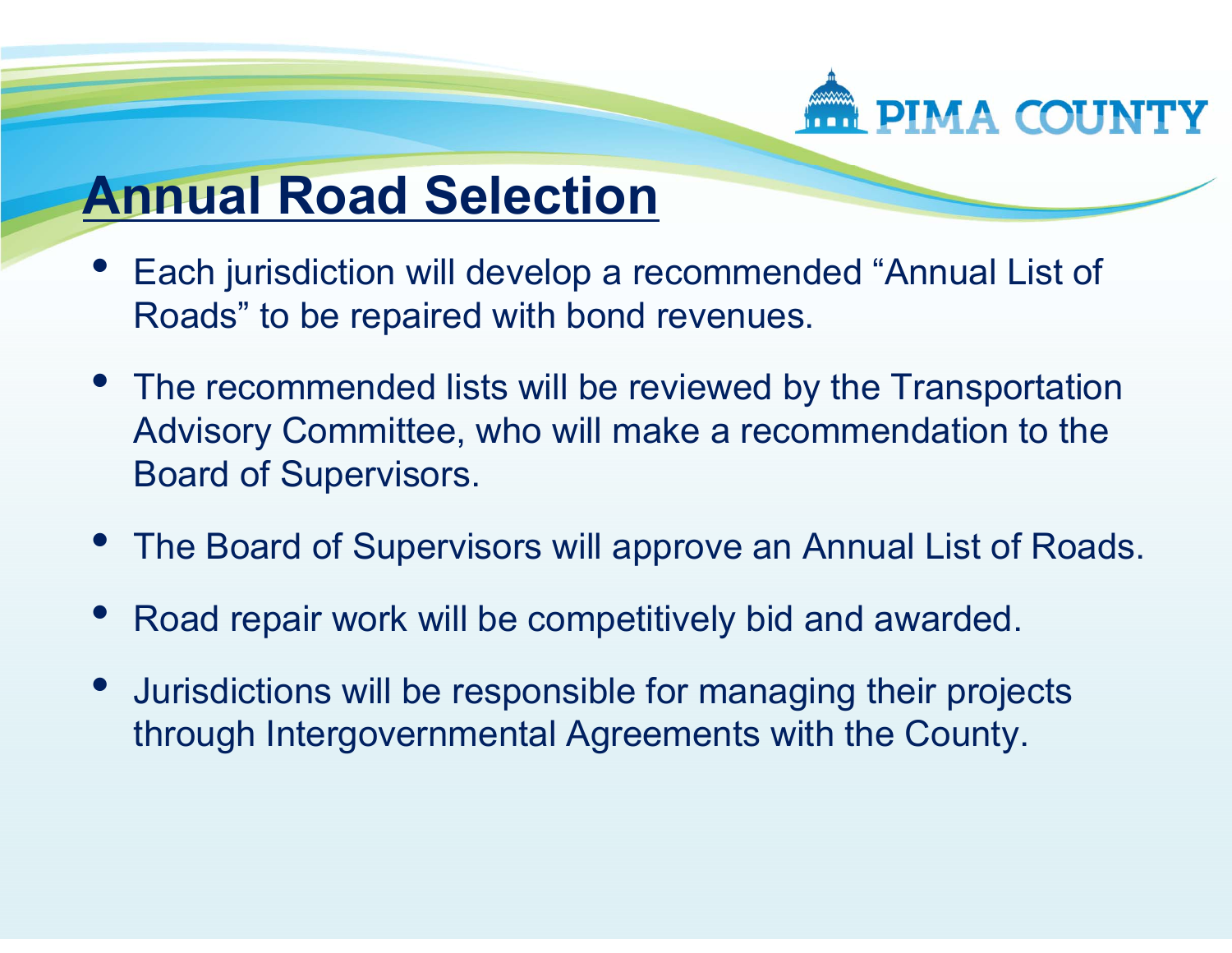

#### **Reporting and Auditing**

- $\bullet$  County will track and report bond revenue and expenditures in County financial statements that are audited annually by the Arizona Auditor General's Office.
- $\bullet$  County Administrator will prepare semi-annual reports on implementation for transmittal to the Transportation Advisory Committee, Bond Advisory Committee and Board of Supervisors.
- $\bullet$  County will report updated road conditions to PAG, in a uniform format, and PAG will maintain a database of regional road conditions.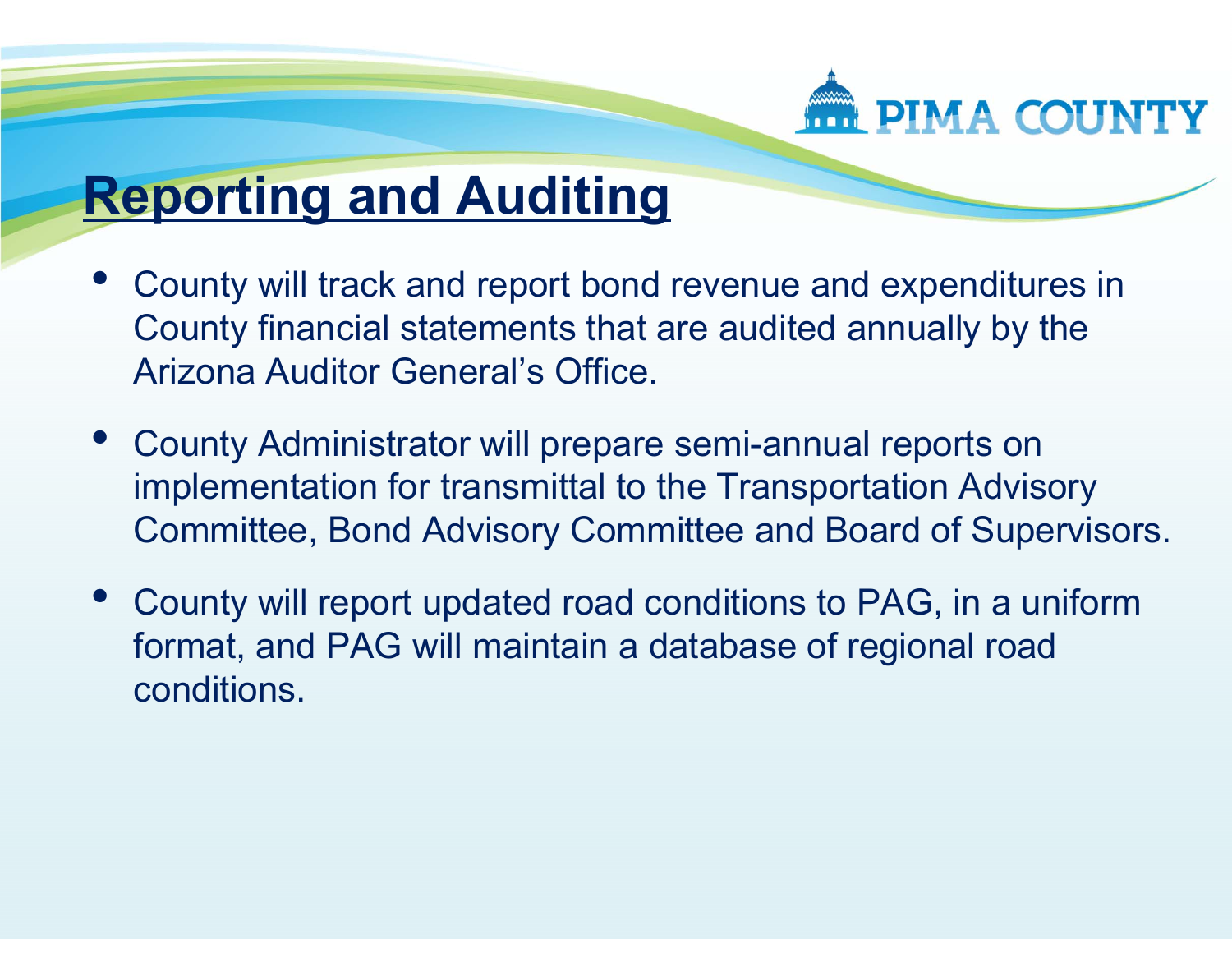

# **Summary of Key Points**

- $\bullet$ Per the ballot language, the bonds can ONLY be spent on reconstruction, preservation and repair of existing public roads.
- $\bullet$  Bonds will be repaid with NO increase in the secondary property tax rate.
- $\bullet$  Two citizen advisory committees and annual audits by the Arizona Auditor General's office will ensure bonds are spent as stated.